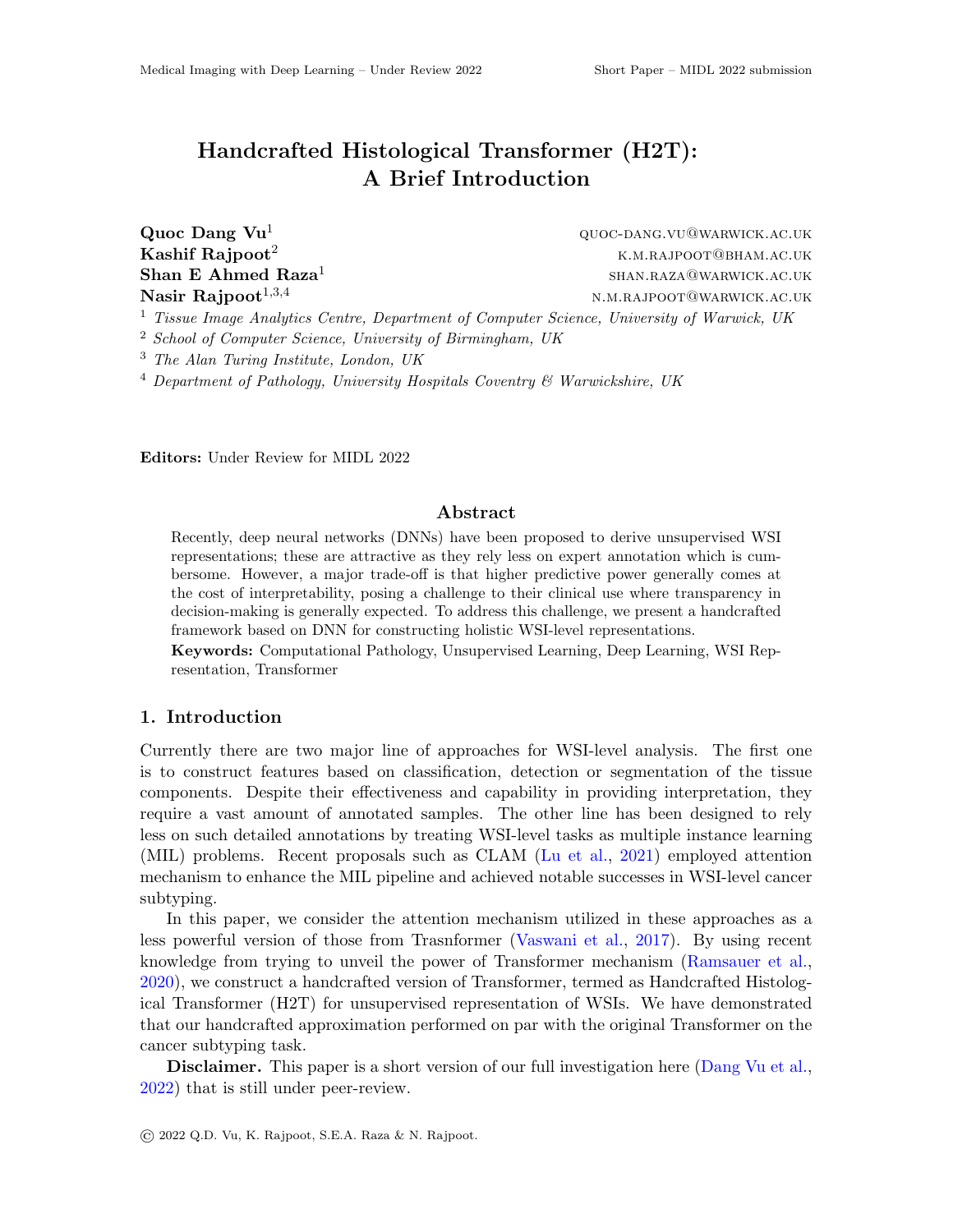# 2. Method

The multi head (self) attention (MHA or MHSA) architecture and its powerful modeling capacity is centered around the following formulation:

$$
\widehat{Q} = softmax\left(\frac{1}{\sqrt{d_k}}QK^T\right)V = softmax\left(\frac{1}{\sqrt{d_k}}QW_QW_K^TK^T\right)VW_V\tag{1}
$$

<span id="page-1-0"></span>Here,  $\widehat{Q}$  is the attention output of a single head while K, Q and V are commonly referred to as the key, query and value inputs. We denote the associated dimensions of their features as  $d_k$ ,  $d_q$  and  $d_v$ . Additionally,  $W_K \in \mathbb{R}^{d_k \times d_e}$ ,  $W_Q \in \mathbb{R}^{d_q \times d_e}$  and  $W_V \in \mathbb{R}^{d_v \times d_e}$  are learnable weights for projecting each input feature into a common space with dimensionality  $d_e$ .

According to [\(Ramsauer et al.,](#page-2-2) [2020\)](#page-2-2), by using the same input Y for K and V and by renaming the input  $Q$  as  $R$ , Equation  $(1)$  can take the form:

$$
\widehat{Q} = softmax(\frac{1}{\sqrt{d_k}}QW_QW_K^T K^T)VW_V = softmax(\beta RW_QW_K^T Y^T)YW_V
$$
\n(2)

<span id="page-1-1"></span>where  $\beta$  is a scaling factor. By considering R as trainable, we effectively obtain an architecture that learns a set  $P$  of prototypical patterns from the training set and how the instances are dynamical weighted against each  $p \in P$ .

However, P as well as the weight of each instance can be derived effectively without training. We propose using clustering as a mean to derive  $P$ . With the clustering centroids as histological patterns  $p \in P$ , we then reformulate Equation [\(2\)](#page-1-1) into a more generic form

<span id="page-1-2"></span>
$$
\overline{H_i} = \frac{1}{|\Phi_i|} \sum_{\forall \psi_j \in \Phi_i} f(p_i, \psi_j) \odot \psi \tag{3}
$$

$$
\overline{H} = Concat(\overline{H_0}, ..., \overline{H_N})
$$
\n(4)

with  $\psi$  denoting the feature vector of an image patch. Here,  $H_i$  is representation when projecting the WSI against the *i*-th prototypical histological pattern  $p_i$  and  $\Phi_i$  is the set of image patches assigned to  $p_i$ . Specifically, a patch  $\psi$  is assigned to a pattern  $p_i$  when the distance between their representations is the smallest compared to all other patterns. In Equation [\(3\)](#page-1-2),  $f(p_i, \psi_j)$  is an attribution function that measures the similarity between  $p_i$ and  $\psi_j$  and ⊙ denotes the element-wise multiplication of two vectors. For this short paper, we utilized euclidean distance  $(H-w)$  and top-k selection  $(H-k128)$  as  $f(p_i, \psi_j)$ .

### 3. Experiments and Results

We utilized 6 different datasets consisting of a total of 5,306 WSIs from 1,245 patients from The Cancer Genome Atlas (TCGA) and Clinical Proteomic Tumour Analysis Consortium (CPTAC). We focused mostly on the WSIs which were obtained from patients afflicted with either lung adenocarcinoma (LUAD) or lung squamous cell carcinoma (LUSC). Although there are slides that may come from the same patient, for simplicity, in this study we treated each WSI as an independent sample. We alternatively used TCGA and CPTAC as the discovery cohort (training and validation) while using the other as an independent testing cohort. We conducted 5 stratified folds cross-validation on classifying LUAD vs LUSC WSIs and reported results in Table [1.](#page-2-4)